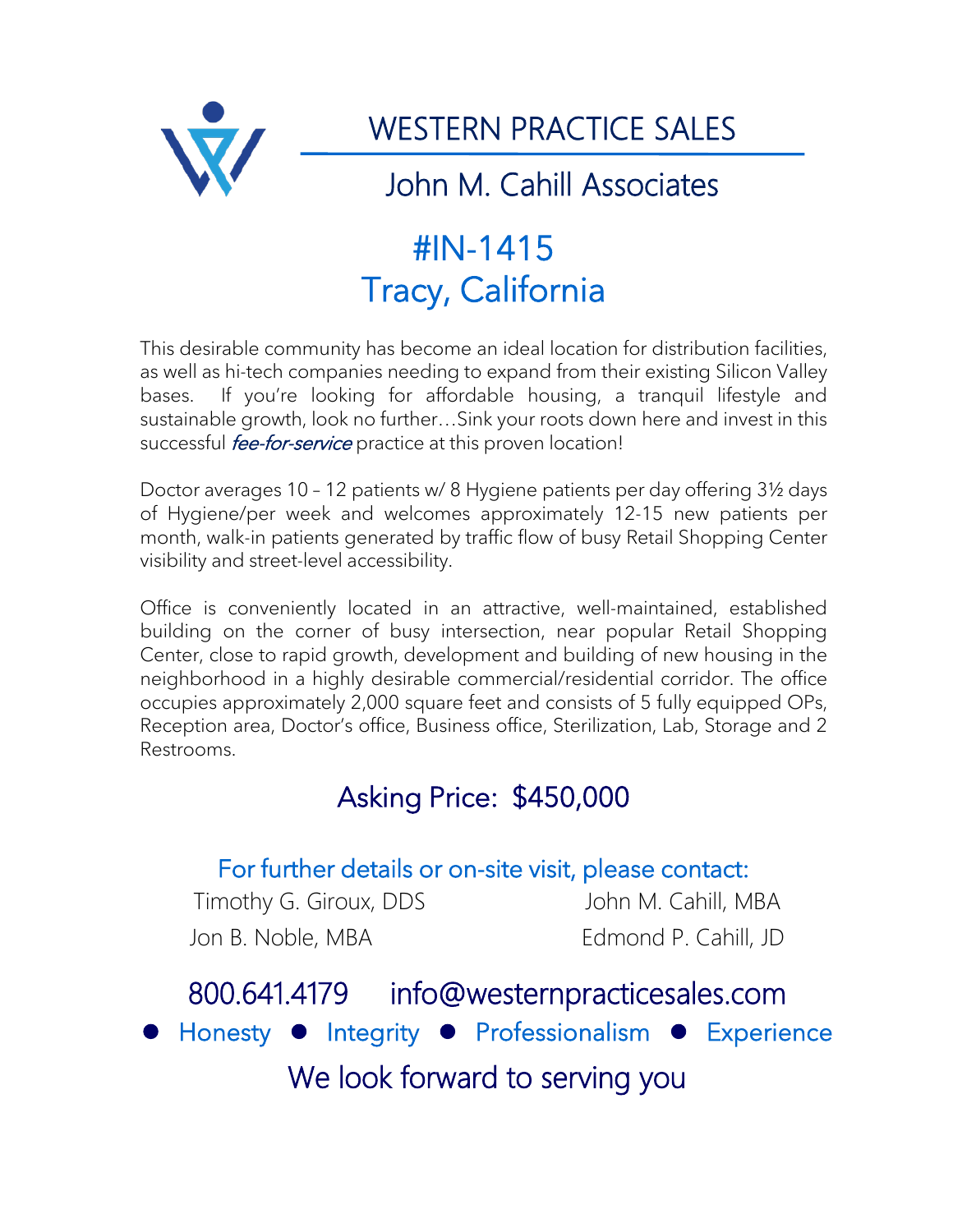### #IN-1415 WESTERN PRACTICE SALES / JOHN CAHILL ASSOCIATES \$450,000

### PRACTICE INFORMATION SHEET

| <b>OFFICE OPERATION INFORMATION</b>                                                                                                                                                                                                                                                                                                                    |                 |                     |                     |                        |                                                |                      |     |
|--------------------------------------------------------------------------------------------------------------------------------------------------------------------------------------------------------------------------------------------------------------------------------------------------------------------------------------------------------|-----------------|---------------------|---------------------|------------------------|------------------------------------------------|----------------------|-----|
|                                                                                                                                                                                                                                                                                                                                                        | SUN             | <b>MON</b>          | TUE                 | WED                    | <b>THUR</b>                                    | <b>FRI</b>           | SAT |
| Office Hours                                                                                                                                                                                                                                                                                                                                           |                 | $9 - 6$             | $9 - 6$             | $9 - 2$                | $9 - 6$                                        | $9 - 6$              |     |
| Doctor's Hours                                                                                                                                                                                                                                                                                                                                         |                 | $9 - 6$             | $9 - 6$             |                        | $9 - 6$                                        | $9 - 6$              |     |
| Hygienist Hours                                                                                                                                                                                                                                                                                                                                        |                 | $9 - 2$             | $9 - 6$             |                        | $9 - 6$                                        | $9 - 6$              |     |
| Type of Practice:<br>Reason for Selling:<br>General<br>Personal                                                                                                                                                                                                                                                                                        |                 |                     |                     |                        |                                                |                      |     |
| Years established:<br>Days worked in 2020:<br>$\sim$ 12 yrs<br>$\sim$ 158 days                                                                                                                                                                                                                                                                         |                 |                     |                     |                        |                                                |                      |     |
| *Office closed due to Covid from March 15 - June 15, 2020<br>Days worked in 2021:<br>$\sim$ 176 days                                                                                                                                                                                                                                                   |                 |                     |                     |                        |                                                |                      |     |
| <b>OFFICE SPACE &amp; LEASE INFORMATION</b>                                                                                                                                                                                                                                                                                                            |                 |                     |                     |                        |                                                |                      |     |
| Is the building/suite owned?<br>Is building available for purchase?<br>No<br>N/A                                                                                                                                                                                                                                                                       |                 |                     |                     |                        |                                                |                      |     |
| Is the space leased?                                                                                                                                                                                                                                                                                                                                   | Yes             |                     | Is lease renewable? | Yes                    | Is lease assignable?                           |                      | Yes |
| Term of Lease:                                                                                                                                                                                                                                                                                                                                         |                 | 5-yrs + 5-yr option |                     |                        | Expiration date:                               | May 2027             |     |
| Do you share space with another dentist?                                                                                                                                                                                                                                                                                                               |                 |                     | No.                 |                        |                                                |                      |     |
| Rent per month                                                                                                                                                                                                                                                                                                                                         |                 | \$4,500.00/month    |                     |                        | Common area, maintenance fees /taxes included? |                      | Yes |
| Are utilities included?<br>If not included, current amount paid?<br>N/A<br><b>No</b>                                                                                                                                                                                                                                                                   |                 |                     |                     |                        |                                                |                      |     |
| Is the rent considered above, below or at fair market value?<br>Fair Market                                                                                                                                                                                                                                                                            |                 |                     |                     |                        |                                                |                      |     |
| Type of Building:                                                                                                                                                                                                                                                                                                                                      | Condo           |                     | Free-standing       | Professional           |                                                | <b>Retail Center</b> | Χ   |
| Office Square footage:                                                                                                                                                                                                                                                                                                                                 | $\sim$ 2,000 sf |                     | Carpet?             | Yes                    | Air conditioning?                              |                      | Yes |
| Number of fully equipped OPs:<br>Plumbed for additional OPs?<br>No                                                                                                                                                                                                                                                                                     |                 |                     |                     |                        |                                                |                      |     |
| Reception area:<br>Yes                                                                                                                                                                                                                                                                                                                                 | Dark room:      | No                  |                     | Doctor's office:       | Yes                                            | Lab:                 | Yes |
| <b>Business office:</b><br>Yes                                                                                                                                                                                                                                                                                                                         | Restrooms:      |                     | Yes, 2              | Sterilization:         | Yes                                            | Storage:             | Yes |
| Digital X-ray:<br>Yes                                                                                                                                                                                                                                                                                                                                  | Cerec:          | No.<br>Laser:       | No                  | Intra-oral Camera: Yes |                                                | 3D Imager:           | Yes |
| Centrally located, attractive, well-maintained, located on<br>Description of office building, Location and<br>corner of busy intersection near popular Retail Shopping<br>Center which generates a lot of growth with walk-in patients<br>attributes of practice (a brief description):<br>due to traffic flow, excellent visibility and accessibility |                 |                     |                     |                        |                                                |                      |     |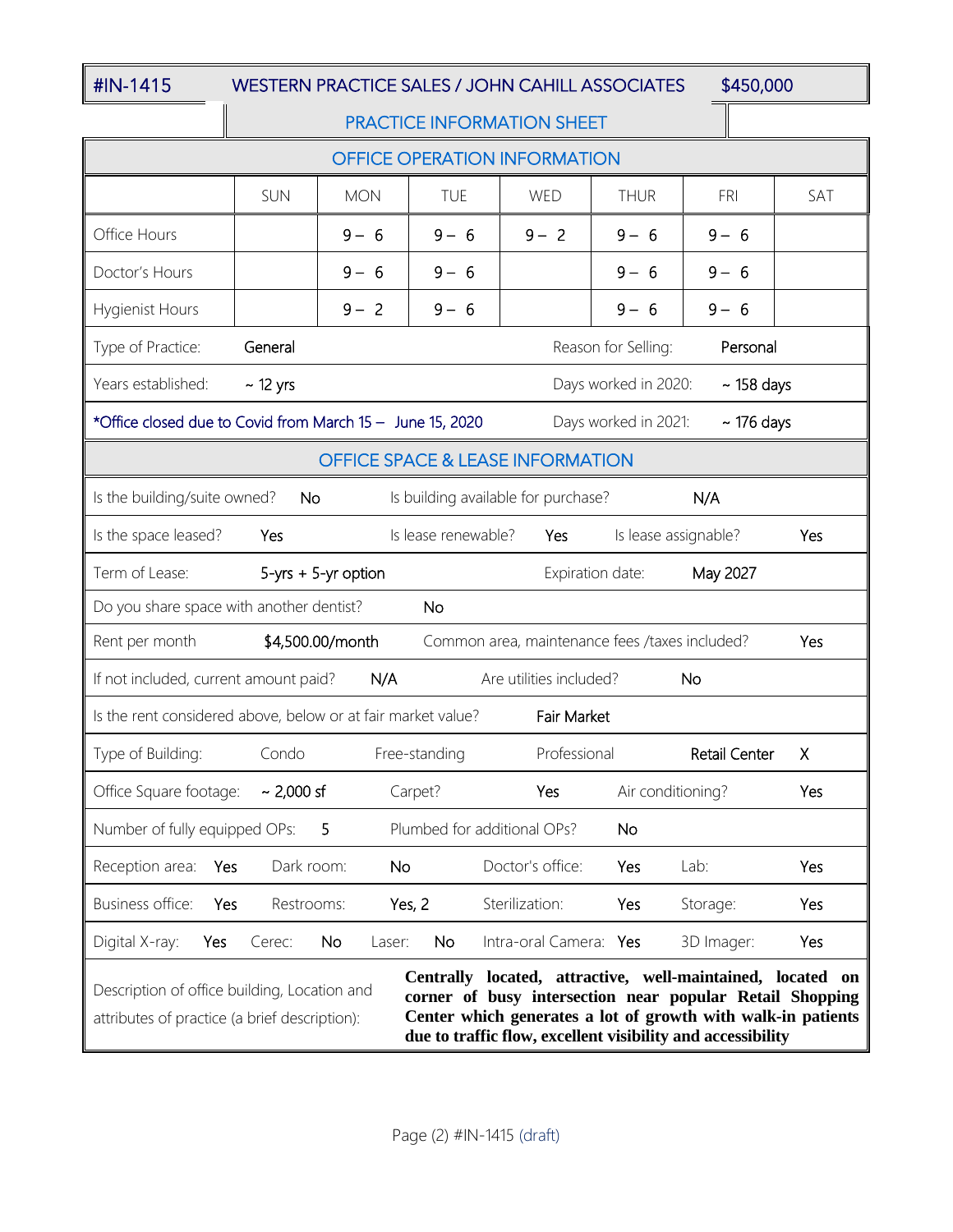| <b>PATIENT DEMOGRAPHICS</b>                                                                                                                                                                                                                                                                                                                                                                                                                                                                                                                                                                                                   |            |                                         |            |              |              |                 |             |    |
|-------------------------------------------------------------------------------------------------------------------------------------------------------------------------------------------------------------------------------------------------------------------------------------------------------------------------------------------------------------------------------------------------------------------------------------------------------------------------------------------------------------------------------------------------------------------------------------------------------------------------------|------------|-----------------------------------------|------------|--------------|--------------|-----------------|-------------|----|
| Breakdown of Service/Procedures as a percentage of Collections:                                                                                                                                                                                                                                                                                                                                                                                                                                                                                                                                                               |            |                                         |            |              |              |                 |             |    |
| 25<br>Preventative/Hygiene                                                                                                                                                                                                                                                                                                                                                                                                                                                                                                                                                                                                    | Diagnostic | 10                                      | Adjunctive |              |              | Dentures        |             | 5  |
| General Operative<br>20                                                                                                                                                                                                                                                                                                                                                                                                                                                                                                                                                                                                       | Endo       |                                         |            | Ortho/TMJ    | $\mathbf{1}$ | Perio           |             | 12 |
| $\overline{2}$<br>Oral Surgery                                                                                                                                                                                                                                                                                                                                                                                                                                                                                                                                                                                                | Cosmetic   |                                         |            | Crown/Bridge | 25           | Implant Surgery |             |    |
| What services/procedures are referred out? (i.e. Oral Surgery, Endo, Perio, Ortho, Pedo)                                                                                                                                                                                                                                                                                                                                                                                                                                                                                                                                      |            |                                         |            |              |              |                 |             |    |
| Refer Complex Oral Surgery & Endo                                                                                                                                                                                                                                                                                                                                                                                                                                                                                                                                                                                             |            |                                         |            |              |              |                 |             |    |
| Type of patients as a percentage of Collections:<br>Private Pay 15 Insurance/PPO 85 Denti-Cal Capitation (HMO) Cher                                                                                                                                                                                                                                                                                                                                                                                                                                                                                                           |            |                                         |            |              |              |                 |             |    |
| Are you a Delta Provider? No Premier Only _______ Premier + PPO ______                                                                                                                                                                                                                                                                                                                                                                                                                                                                                                                                                        |            |                                         |            |              |              |                 |             |    |
| *Delta Premier: Dentists enrolling for the first time in the Premier Network are also being required to enroll in the PPO network. The<br>requirement to sign with both networks will result in treatment provided to those Delta PPO patients within the practice being<br>reimbursed at the PPO level, without the ability to balance bill those patients to Premier rates. This could result in a reduction in the<br>practice collections that could lower the buyer's projected income depending on the amount of Delta DPO patients in the practice who<br>have actually paid the difference between the fee schedules. |            |                                         |            |              |              |                 |             |    |
| Does your practice participate in "Care Credit"?<br>Yes                                                                                                                                                                                                                                                                                                                                                                                                                                                                                                                                                                       |            |                                         |            |              |              |                 |             |    |
| List Preferred Provider, Health Care Provider and Capitation Plans now in place: Fee-for-service                                                                                                                                                                                                                                                                                                                                                                                                                                                                                                                              |            |                                         |            |              |              |                 |             |    |
| Estimated Number of Active Patient Files:<br>Number to be defined by Buyer's Due Diligence Process*                                                                                                                                                                                                                                                                                                                                                                                                                                                                                                                           |            |                                         |            |              |              |                 |             |    |
| *SELLER IN NO WAY WARRANTS THE EXACT ACCURACY OF PATIENT FILES. IT IS THE BUYER'S RESPONSIBILITY TO DEFINE AND VERIFY<br>ACTIVE PATIENT FILES WITH A CHART REVIEW. PRACTICE VALUE IS PREDOMINANTLY DETERMINED BY SELLER'S COLLECTIONS. SELLER'S<br>COLLECTIONS CAN BE INDICATIVE OF THE NUMBER OF ACTIVE PATIENTS AND TYPE OF PROCEDURES PERFORMED.                                                                                                                                                                                                                                                                           |            |                                         |            |              |              |                 |             |    |
| $~\sim$ 15<br>Average number of New Patients per month for past 12 months:                                                                                                                                                                                                                                                                                                                                                                                                                                                                                                                                                    |            |                                         |            |              |              |                 |             |    |
| $\sim 10 - 12$<br>Per-Doctor:<br>Per-Hygienist:<br>$~\sim 8$<br>Average number of patients per day?                                                                                                                                                                                                                                                                                                                                                                                                                                                                                                                           |            |                                         |            |              |              |                 |             |    |
| Hygiene days per week:                                                                                                                                                                                                                                                                                                                                                                                                                                                                                                                                                                                                        |            | $\sim$ 3 ½ days                         |            |              |              |                 |             |    |
| Average age of patients:                                                                                                                                                                                                                                                                                                                                                                                                                                                                                                                                                                                                      |            | Full Family Range: $\sim$ 5 to 7 0+ yrs |            |              |              |                 |             |    |
| Does the office have Nitrous Oxide?                                                                                                                                                                                                                                                                                                                                                                                                                                                                                                                                                                                           |            | <b>No</b>                               |            |              |              |                 |             |    |
| <b>Phone Call Reminders</b><br>Type of recall system used?                                                                                                                                                                                                                                                                                                                                                                                                                                                                                                                                                                    |            |                                         |            |              |              |                 |             |    |
| Number of recalls per month?                                                                                                                                                                                                                                                                                                                                                                                                                                                                                                                                                                                                  |            | $~10 - 50$                              |            |              |              |                 |             |    |
| Types of Advertising:                                                                                                                                                                                                                                                                                                                                                                                                                                                                                                                                                                                                         | Print Ad:  | Facebook:<br>No.                        | Yes        | Yelp:        | No           | Other:          | Coupon Book |    |
| *Advertising contracts will be the responsibility of the Buyer after transition                                                                                                                                                                                                                                                                                                                                                                                                                                                                                                                                               |            |                                         |            |              |              |                 |             |    |
| In-house Coupon Book<br>What types of Practice Promotions?                                                                                                                                                                                                                                                                                                                                                                                                                                                                                                                                                                    |            |                                         |            |              |              |                 |             |    |